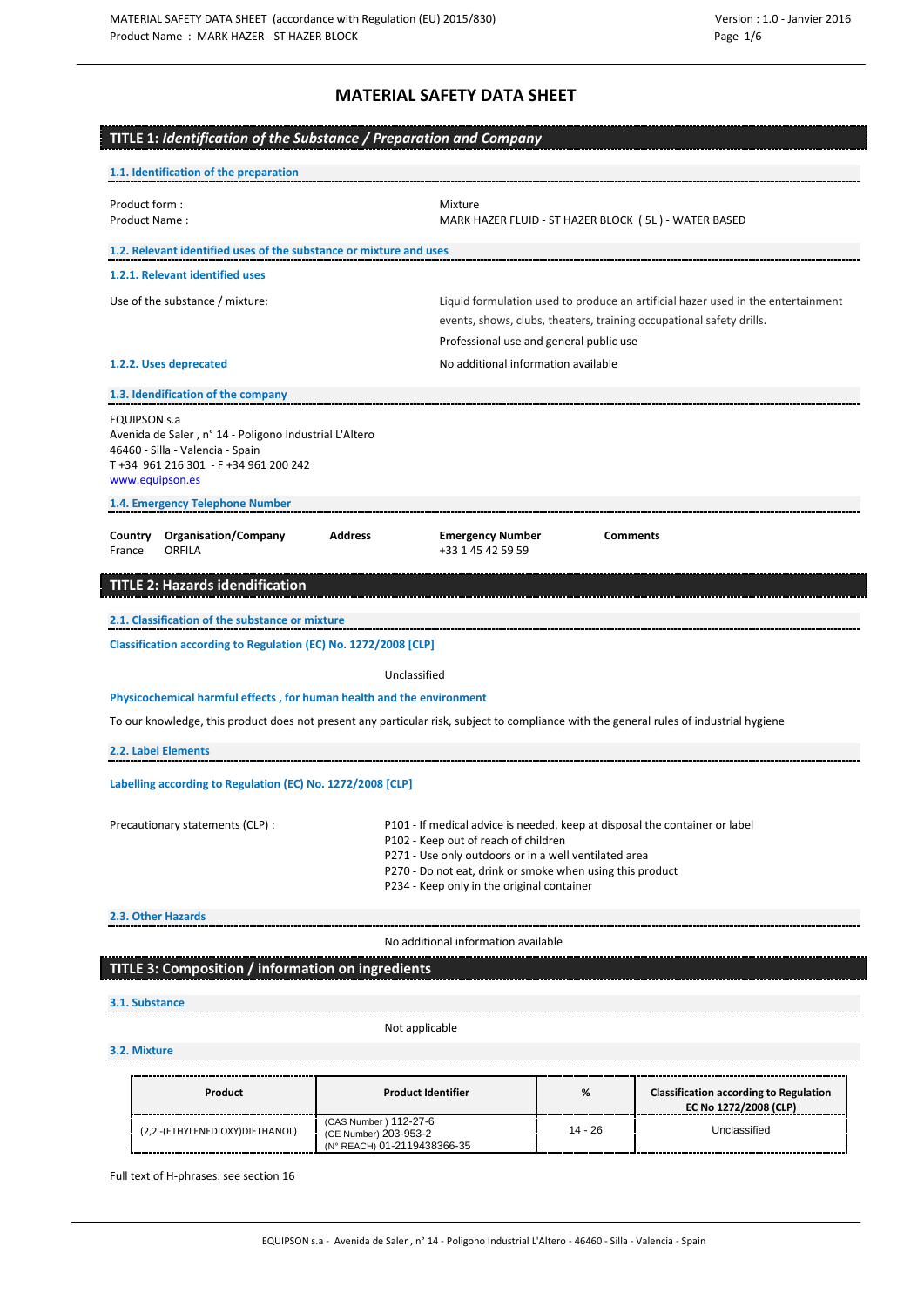| <b>TITLE 4: First Aid</b>                                                   |                                                                                             |
|-----------------------------------------------------------------------------|---------------------------------------------------------------------------------------------|
|                                                                             |                                                                                             |
| 4.1. First aid indications                                                  |                                                                                             |
| First aid after inhalation :                                                | Remove the personn to fresh air and keep her in a position comfortable for breathing.       |
| First aid for skin contact:<br>First aid after eye contact :                | Wash skin with plenty of water.<br>Flush eyes with water as a precaution.                   |
| First aid after ingestion:                                                  | Call a poison control center or physician if you feel unwell.                               |
| 4.2. Main symptoms and effects, acute and delayed                           |                                                                                             |
|                                                                             |                                                                                             |
|                                                                             | No additional information available                                                         |
| 4.3. Indication of immediate medical attention and special treatment needed |                                                                                             |
|                                                                             | Symptomatic treatment.                                                                      |
| <b>TITLE 5: Measures against fire</b>                                       |                                                                                             |
| 5.1. Extinguishing Media                                                    |                                                                                             |
| Appropriated Extinguishing Media:                                           | Water spray. Dry powder. Foam. Carbon dioxide.                                              |
| Unsuitable extinguishing agents:                                            | Direct jet water.                                                                           |
| 5.2. Special hazards arising from the substance or mixture                  |                                                                                             |
| Hazardous decomposition products in case<br>of fire:                        | Possible release of toxic fumes                                                             |
|                                                                             |                                                                                             |
| 5.3. Advice for firefighters                                                |                                                                                             |
| Protection in case of fire:                                                 | Do not work without suited protective equipment.<br>Respiratory protection, Self-contained. |
|                                                                             | Complete protection of the body                                                             |
| <b>TITLE 6: Measures Accidental Release</b>                                 |                                                                                             |
|                                                                             |                                                                                             |
| 6.1. Personal precautions, protective equipment and emergency procedures    |                                                                                             |
| 6.1.1. For non first-aiders                                                 |                                                                                             |
| <b>Emergency Procedures:</b><br>6.1.2. For rescuers                         | Ventilate spill area                                                                        |
| Protection Equipment:                                                       | Do not work without suited protective equipment.                                            |
| 6.2. Precautions for environmental protection                               | For more information, refer to Section 8: "Control of individual exposure-protection".      |
|                                                                             | Avoid release into the environment.                                                         |
| 6.3. Methods and materials for containment and cleaning                     |                                                                                             |
| Cleaning processes:                                                         | Absorb the spilled liquid in absorbent material.                                            |
| Other informations:                                                         | Remove materials or solid residues in an authorized center                                  |
| 6.4. Reference to other sections                                            |                                                                                             |
|                                                                             | For more information, see Section 13.                                                       |
| <b>TITLE 7: Handling and storage</b>                                        |                                                                                             |
| 7.1. Precautions for safe handling                                          |                                                                                             |
| Precautions for handling                                                    | Ensure good ventilation at the workplace                                                    |
| without danger:                                                             | Wear personal protective equipment.                                                         |
| Hygiene measures:                                                           | Do not eat, drink or smoke when using this product<br>Wash hands after handling.            |
| 7.2. Conditions for safe storage, including any incompatibilities           |                                                                                             |
| Storage conditions :                                                        | Store at temperatures above 0 ° C and below 50 ° C.                                         |
|                                                                             | Keep only in the original container.<br>Store in a well ventilated area.                    |
| Storage temperature :                                                       | Store away from light.<br>$0 - 50 °C$                                                       |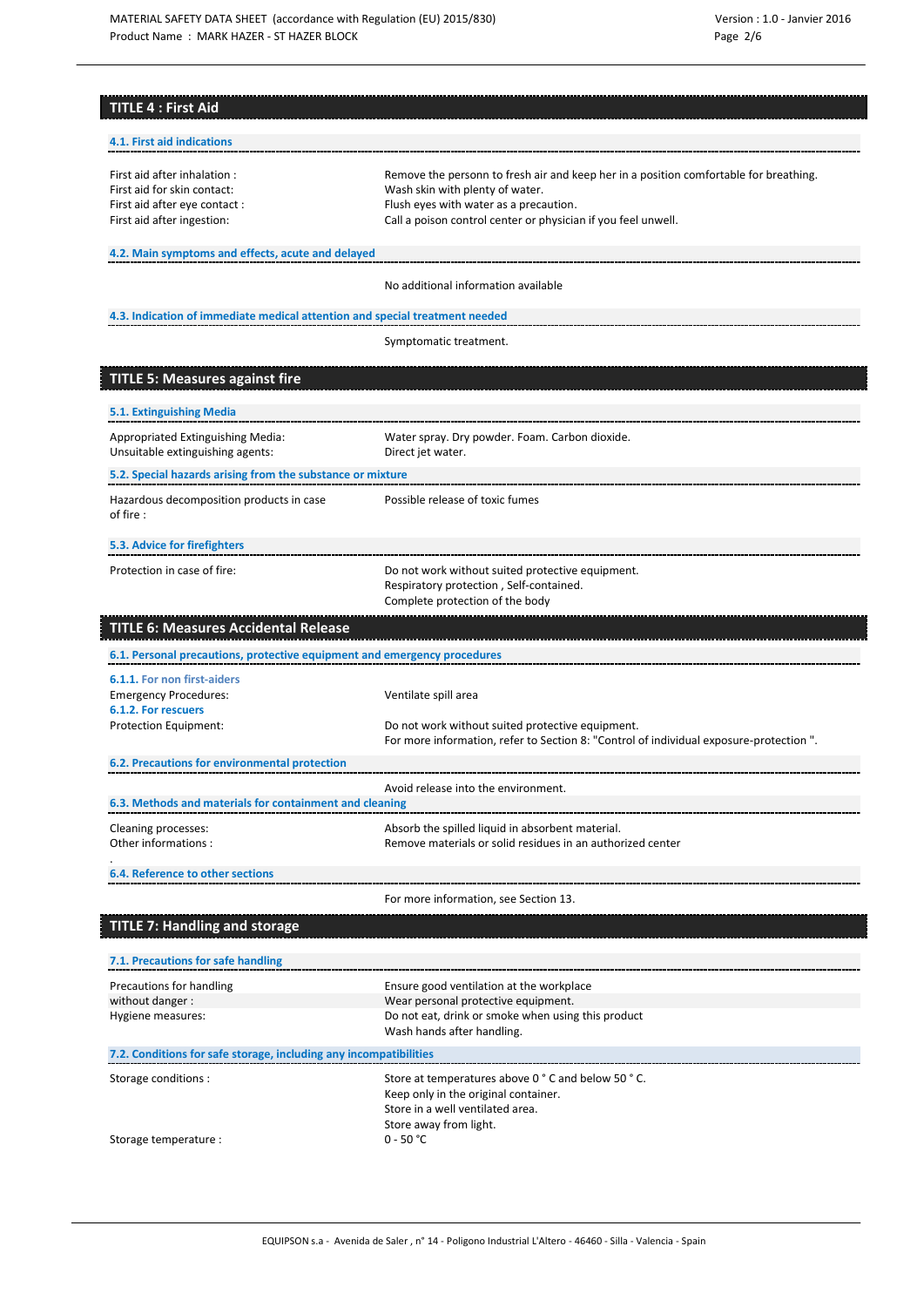#### **7.3. Particular end use**

No additional information available

### **TITLE 8: Exposure controls / personal protection**

#### **8.1. Control Parameters**

No additional information available

### **8.2. Exposure controls**

Appropriate engineering controls: Ensure good ventilation at the workplace. Hand protection : Protective gloves Eye protection: Safety glasses Control of environmental exposure: Avoid release into the environment.

Skin and body protections:<br>
Respiratory Protection : The Section of the Section of the Section of the Section of the Section of the Section<br>
In case of insufficient ventilation, In case of insufficient ventilation, wear suitable respiratory equipment

## **TITLE 9: Physical and chemical properties**

**9.1. Basic physical and chemical properties Information**

| Physical state:                                  | Liquid                                                                                         |
|--------------------------------------------------|------------------------------------------------------------------------------------------------|
| Colour:                                          | Colorless, yellow, pink, blue, green, violet                                                   |
| Odour:                                           | no smell                                                                                       |
| Odour threshold:                                 | No data available                                                                              |
| $pH$ :                                           | $7 - 8$                                                                                        |
| Relative evaporation rate (butylacetate = $1$ ): | No data available                                                                              |
| Fusion point:                                    | Not applicable                                                                                 |
| Freezing point:                                  | No data available                                                                              |
| Boiling point:                                   | 100 - 290 °C                                                                                   |
| Flash point :                                    | >175 °C                                                                                        |
| Auto ignition temperature :                      | 370 °C                                                                                         |
| Decomposition Temperature:                       | No data available                                                                              |
| Flammability (solid, gas):                       | Not applicable                                                                                 |
| Vapor Pressure:                                  | No data available                                                                              |
| Relative vapor density at 20 °C:                 | No data available                                                                              |
| Relative density:                                | No data available                                                                              |
| Density<br>$\sim 10$                             | 1018 kg /m3 at 20°C.                                                                           |
| Solubility:                                      | Soluble in water. Partially soluble in organic solvents by the presence of glycolic derivative |
| Log Pow:                                         | No data available                                                                              |
| Kinematic viscosity:                             | No data available                                                                              |
| Dynamic viscosity:                               | No data available                                                                              |
| Explosive properties:                            | No data available                                                                              |
| Oxidising properties:                            | No data available                                                                              |
| <b>Explosion limits:</b>                         | No data available                                                                              |

### **9.2. Other informations**

No additional information available

## **TITLE 10: Stability and reactivity**

| 10.1. Reactivity                         |                                                                                     |
|------------------------------------------|-------------------------------------------------------------------------------------|
|                                          | The product is not reactive under normal conditions of use, storage and transport.  |
| 10.2. Chemical stability                 |                                                                                     |
|                                          | Stable under normal conditions                                                      |
| 10.3. Possibility of hazardous reactions |                                                                                     |
|                                          | No dangerous reactions known under normal conditions of use.                        |
|                                          | Reacts violently with oxidants.                                                     |
|                                          | Reactions with strong acids.                                                        |
| 10.4. Conditions to avoid                |                                                                                     |
|                                          | None under conditions of storage and handling recommendations (see section 7).      |
| 10.5. Incompatible materials             |                                                                                     |
|                                          | Strong acids. oxidizing agent.                                                      |
| 10.6. Hazardous decomposition products   |                                                                                     |
|                                          | Hazardous decomposition products should not be generated under normal conditions of |
|                                          | storage and use.                                                                    |
|                                          | Thermal decomposition generates: Carbon monoxide. Carbon dioxide.                   |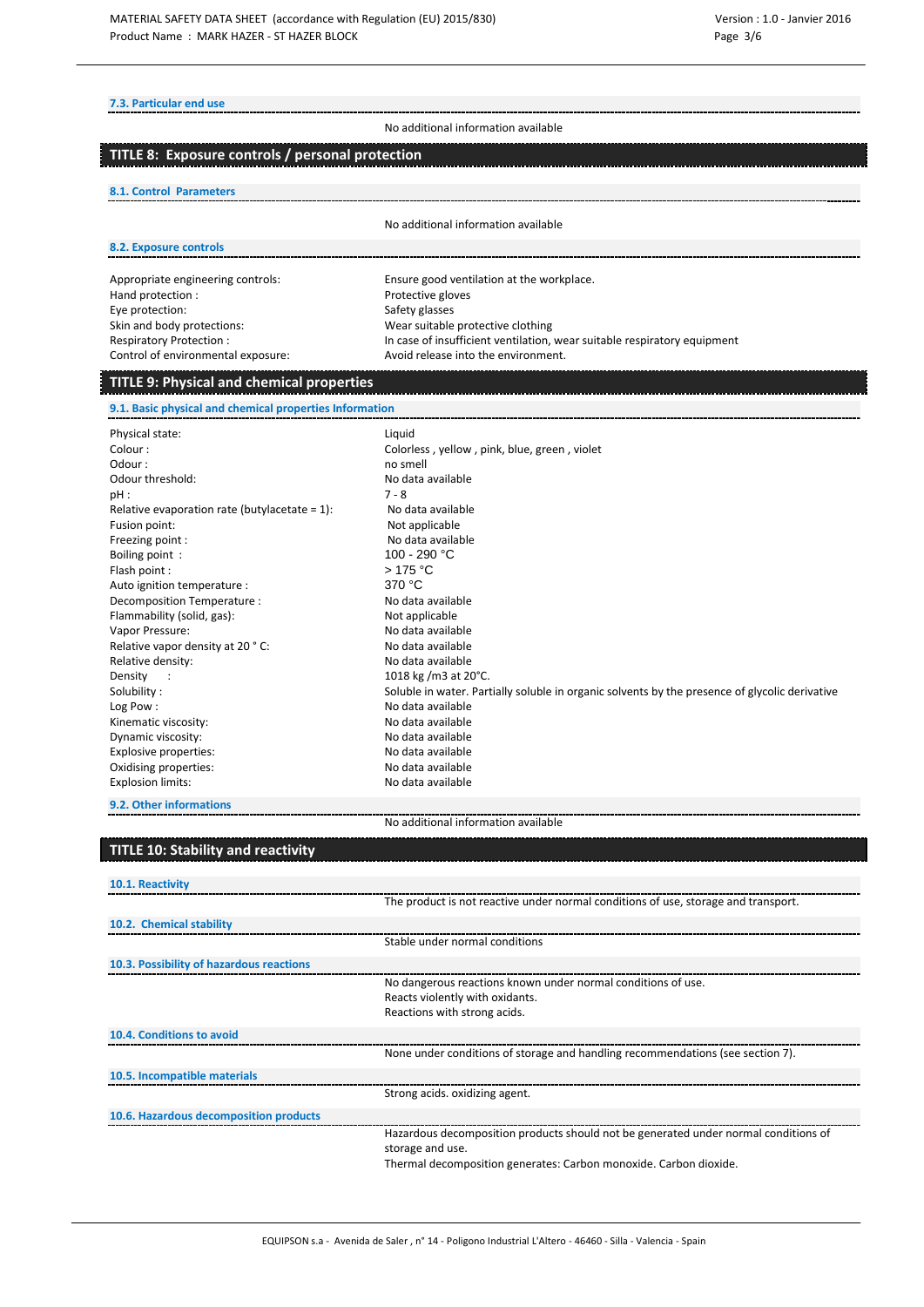## **TITLE 11: Toxicological informations**

| <b>TITLE 11: Toxicological informations</b>                                              |                                                                                                         |
|------------------------------------------------------------------------------------------|---------------------------------------------------------------------------------------------------------|
| 11.1. Information on toxicological effects                                               |                                                                                                         |
| Acute toxicty:                                                                           | Unclassified                                                                                            |
| (2,2'-(ETHYLENEDIOXY)DIETHANOL) 112-27-6                                                 |                                                                                                         |
| LD50 oral rat                                                                            | $> 15000$ mg / kg                                                                                       |
| LD50 rat dermal                                                                          | $> 22000$ mg / kg                                                                                       |
| Skin corrosion / irritation:                                                             | Not classified<br>pH: 7 - 8                                                                             |
| Serious eye damage / eye irritation:                                                     | Not classified<br>pH: 7 - 8                                                                             |
| respiratory or skin sensitization:                                                       | Not classified                                                                                          |
| Germ cell mutagenicity                                                                   | Not classified                                                                                          |
| carcinogenicity:                                                                         | Not classified                                                                                          |
| Reproductive toxicity:                                                                   | Not classified                                                                                          |
| Specific toxicity for target organs                                                      | Not classified                                                                                          |
| (single exposure):                                                                       |                                                                                                         |
| Specific toxicity for target organs                                                      | Not classified                                                                                          |
| (repeated exposure):                                                                     |                                                                                                         |
| Aspiration hazard:                                                                       | Not classified                                                                                          |
| <b>TITLE 12: Ecological informations</b>                                                 |                                                                                                         |
| 12.1. Toxicity                                                                           |                                                                                                         |
| Ecology - general:                                                                       | This product is not considered toxic to aquatic organisms and does not cause long-term                  |
|                                                                                          | adverse effects in the environment.                                                                     |
| (2,2'-(ETHYLENEDIOXY)DIETHANOL) 112-27-6                                                 |                                                                                                         |
| LC50 fish 1                                                                              | 10000 mg/l Leuciscus idus(Ide); 48h                                                                     |
| LC50 fish 2                                                                              | 5000 mg/l 24h                                                                                           |
| ErC50 (algae)                                                                            | 10000 mg/l Daphnie; 24h                                                                                 |
| NOEC (acute)                                                                             | 320 mg/l Pseudomonas putida; 16h                                                                        |
| 12.2. Persistence                                                                        |                                                                                                         |
| (2,2'-(ETHYLENEDIOXY)DIETHANOL) 112-27-6                                                 |                                                                                                         |
| Persistence and degradability:                                                           | Not readily biodegradable                                                                               |
| 12.3. Potential for bioaccumulation                                                      |                                                                                                         |
|                                                                                          |                                                                                                         |
| (2,2'-(ETHYLENEDIOXY)DIETHANOL) 112-27-6<br><b>Potential for bioaccumulation:</b>        | High                                                                                                    |
|                                                                                          |                                                                                                         |
| 12.4. Mobility in soil                                                                   | No additional information available                                                                     |
|                                                                                          |                                                                                                         |
| 12.5. Results of PBT and vPvB                                                            | No additional information available                                                                     |
|                                                                                          |                                                                                                         |
| 12.6. Other adverse effects                                                              |                                                                                                         |
| Additional information:                                                                  | Avoid release into the environment                                                                      |
| <b>TITLE 13: Considerations Disposal</b>                                                 |                                                                                                         |
| 13.1. Waste treatment methods                                                            |                                                                                                         |
| Waste treatment methods:                                                                 | Dispose of contents / container in accordance with the sorting instructions from approved<br>collector. |
| <b>TITLE 14: Transport informations</b>                                                  |                                                                                                         |
| In accordance with the requirements of ADR / RID / IMDG / IATA / ADN<br>14.1. ONU number |                                                                                                         |
|                                                                                          |                                                                                                         |